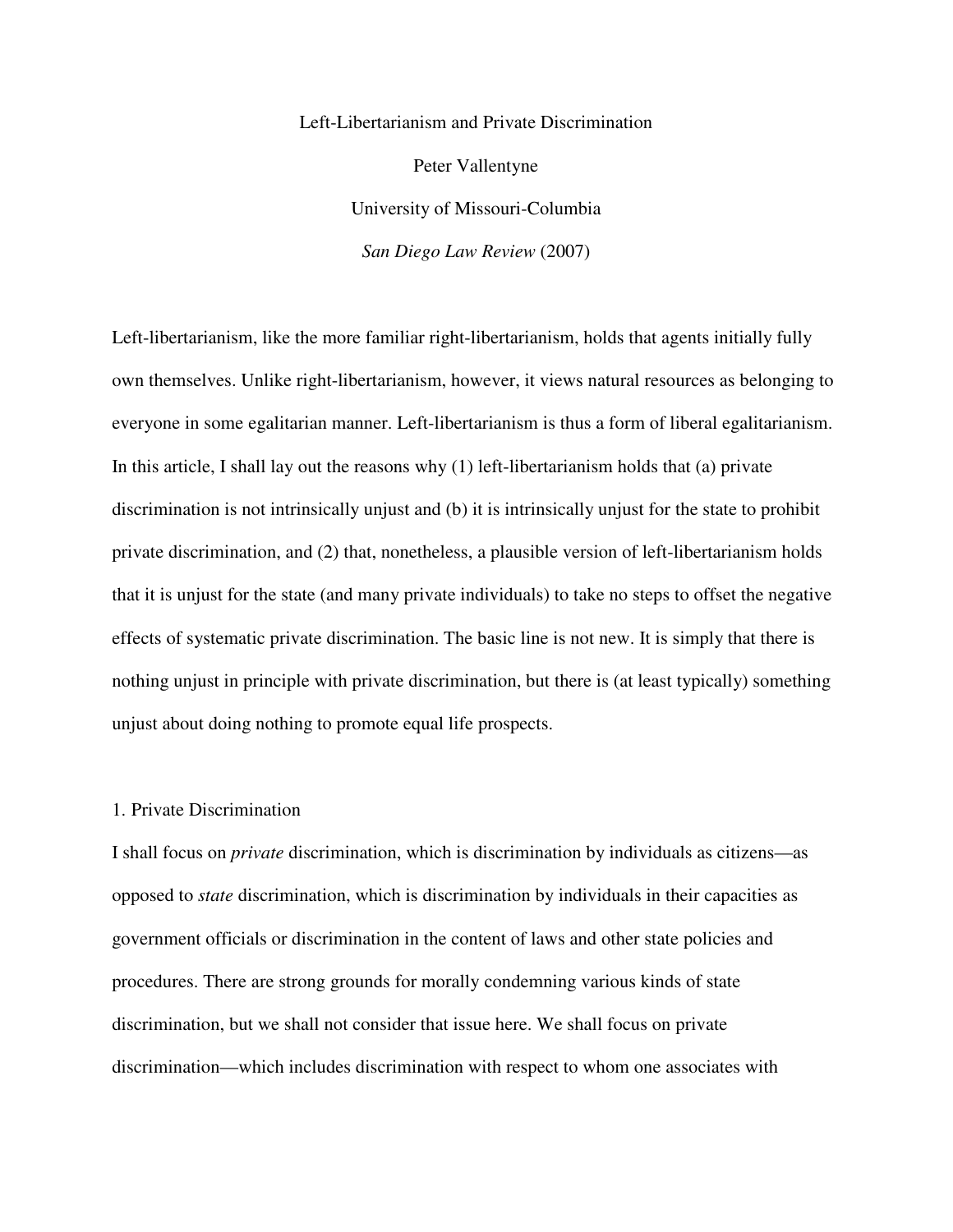(spouses, friends, and private clubs), whom one hires or works for, and from/to whom one buys or sells.

 What, then, is discrimination? In its broadest sense, one discriminates against (in favor of) a person when one treats that person less (more) favorably because of some feature one believes the individual to have. I discriminate against the young man when I help the elderly lady with her groceries and not him. No one thinks that discrimination in this broad sense is intrinsically morally problematic. Indeed, no one even thinks that it is always morally *better* to refrain from such discrimination. Discrimination need not be problematic when its effects are minor (e.g., when I refuse to shake hands on Feb. 28th with anyone born on that day), when the person is suitably responsible (e.g., blameworthy) for having the feature (e.g., being a murderer), or where the discrimination is based on the best available statistical predictors (e.g., basing insurance rates on all known relevant factors, including the fact that young men are more likely than others to have accidents).

Because I want to argue that discrimination is not intrinsically unjust, I shall, for simplicity, focus on the most despicable kind. Let us understand *invidious discrimination* against a person to consist of treating that person less favorably because of some feature one believes the individual to have, where (1) the person is not morally or prudentially responsible for having the feature in question, and (2) the treatment is based on (a) a mistaken belief in the moral inferiority of those having the feature, (b) a significantly mistaken empirical beliefs about people having the feature, or (c) hatred of those having the feature. I take standard cases of racism and sexism to be forms of invidious discrimination. Throughout, I shall implicitly restrict my attention to *socially significant* discrimination where this is discrimination the net effect of which is significant and negative for many individuals having the feature in question. $<sup>1</sup>$ </sup>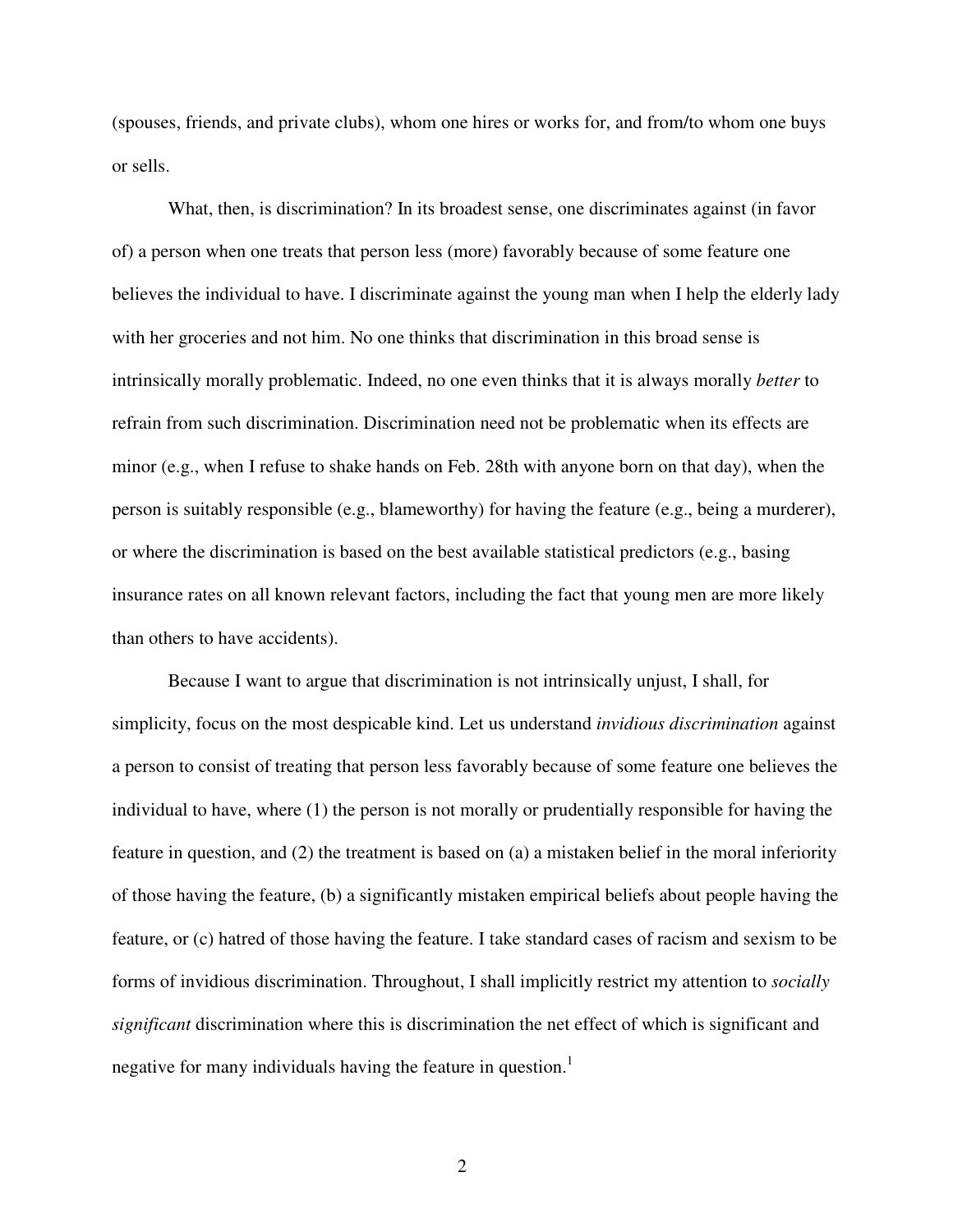I shall describe a plausible version of left-libertarianism and show that it holds (1) that invidious discrimination is not intrinsically unjust, (2) that it is intrinsically unjust for the state to prohibit invidious discrimination as such, and (3) nonetheless, the state (on behalf of its citizens) has a duty of justice to eliminate or reduce the negative effects of such discrimination.

# 2. Justice and Moral Assessment

Actions can be assessed from many different normative perspectives and justice is only one of these. Here I shall comment on a few of such perspectives with respect to invidious discrimination.

 One perspective is that of *personal ideals* (or goals or values). Although this typically involves some moral considerations, it is not based exclusively on such considerations. My personal ideals attach great importance to musical achievements and not much to athletic achievements. I do not, however, view musical achievements as morally more important than athletic achievements; nor do I view it as a moral defect to have no musical achievements. At the level of personal ideals, I, of course, find invidious discrimination despicable—at least in those cases where the discrimination is based on hatred or unreasonable false beliefs. I would not be friends with anyone who engages in such discrimination. This, however, does not establish that there is anything *morally* problematic with invidious discrimination.

 Another perspective is that of *moral ideals*, understood as what is morally desirable (or good). I have some general qualms about how much content the notion of moral goodness has, but, if I set those aside, I fully agree that it is *morally desirable* not to engage in invidious discrimination. That, however, leaves open whether it is morally *wrong* to do so. Not everything that is morally desirable need be morally obligatory (and thus wrong not to do). It is, for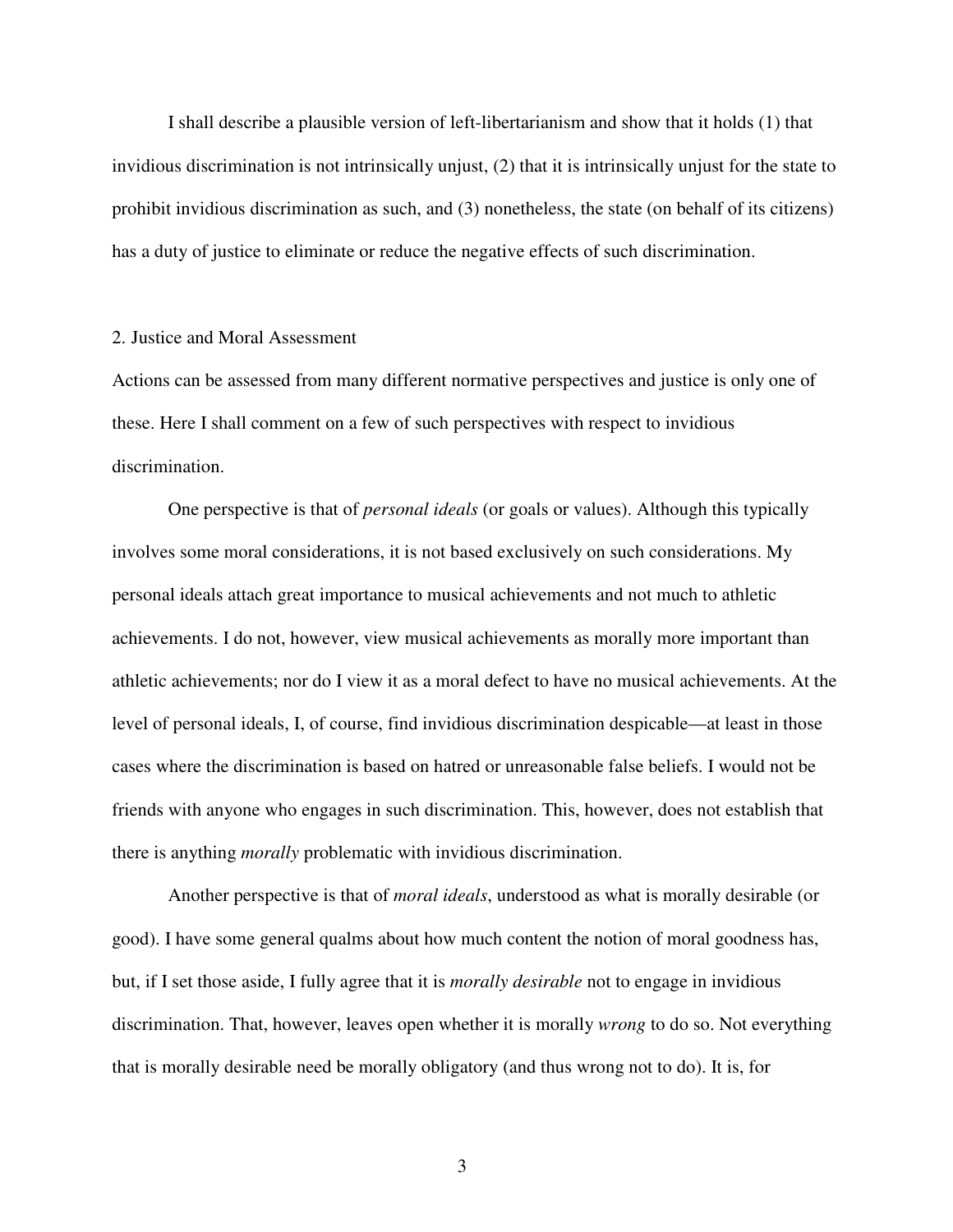example, often morally desirable to give away most of one's wealth to help feed the starving, but it may not be morally wrong not do so. (Of course, maximizing consequentialists will deny this. Here I merely mean to be setting up the issue in a general way—independently of any particular moral view.)

 Another perspective is that of *moral permissibility*. Here we need to distinguish between two subperspectives: interpersonal morality and impersonal morality. *Interpersonal morality* is concerned with assessing when an action *wrongs someone* (i.e., violates a duty owed to that person), whereas *impersonal morality* is concerned with *impersonal wrongs* (actions that are wrong but not in virtue of wronging anyone; perhaps destroying a rare cultural artifact that no one cares about). I would argue that there are no impersonal wrongs, but that is beyond scope of the present paper. Instead, I will grant that, if there are some impersonal wrongs, invidious discrimination may be among them. This is not much of a concession, since almost everyone who holds that invidious discrimination is wrong holds that it is so because it wrongs the victim.

 In what follows, I focus exclusively on interpersonal morality (wrongs to individuals), and I shall use the term "justice" to designate that which is interpersonally permissible (which wrongs no one). Justice in this sense is concerned with what duties we owe each other. (Admittedly, "justice" is confusedly used in many other senses, but I will use it stipulatively in this sense.)

 I shall describe a plausible version of left-libertarianism and show that it holds (1) that invidious discrimination is not intrinsically unjust, (2) that it is intrinsically unjust for the state to prohibit invidious discrimination as such, and (3) nonetheless, the state (on behalf of its citizens) has a duty of justice to eliminate/reduce the negative effects of such discrimination.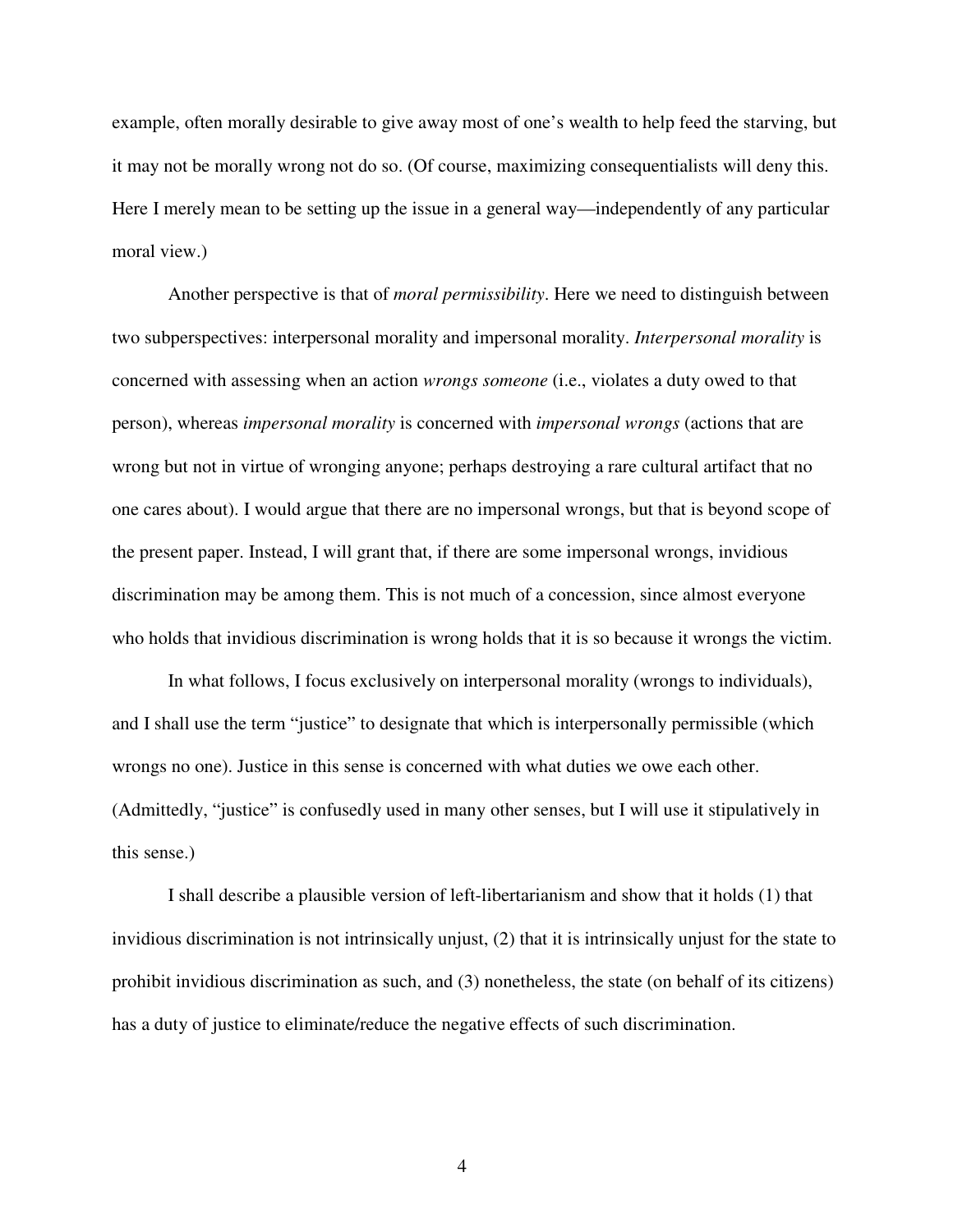#### 3. Left-Libertarianism

Libertarianism holds that agents initially *fully own themselves*. Agents are *full self-owners* just in case they own themselves in precisely the same way that they can fully own inanimate objects. Stated slightly differently, full self-owners own themselves in the same way that a full chattelslave-owner owns a slave. Throughout, we are concerned with moral ownership and not legal ownership. In the days when slavery was legal, those who were legally slaves were moral selfowners (i.e., had the same moral rights over themselves as everyone else).

Full self-ownership consists of full private ownership of one's person (e.g., body). Full private ownership of an entity consists of a full set of the following ownership rights: (1) *control rights* over the use of the entity (liberty-rights to use it and claim-rights against others using it), (2) *rights to compensation* if someone uses the entity without one's permission, (3) *enforcement rights* (rights to use force to prevent the violation of these rights or to extract compensation owed for past violation), (4) *immunities against the non-consensual loss* of these rights, and (5) *rights to transfer* any of these rights to others (powers of sale, rental, gift, or loan).

All forms of libertarianism endorse full self-ownership. They differ with respect to the liberties persons have to use, or the moral powers they have to acquire ownership of, *natural resources* (and perhaps other resources). Natural resources are all the resources in the world, in their unimproved form, that were not created by any (non-divine) agent. Natural resources (land, air, water, space, etc.) are contrasted with *artifacts* (improved natural resources, such as improved soil or chairs) and with *beings with moral standing*. The best-known versions of libertarianism are *right-libertarian* theories, which hold that agents have a very strong moral power to acquire full private ownership of unowned things. *Left-libertarians*, by contrast, hold that natural resources (e.g., space, land, minerals, air, and water) belong to everyone in some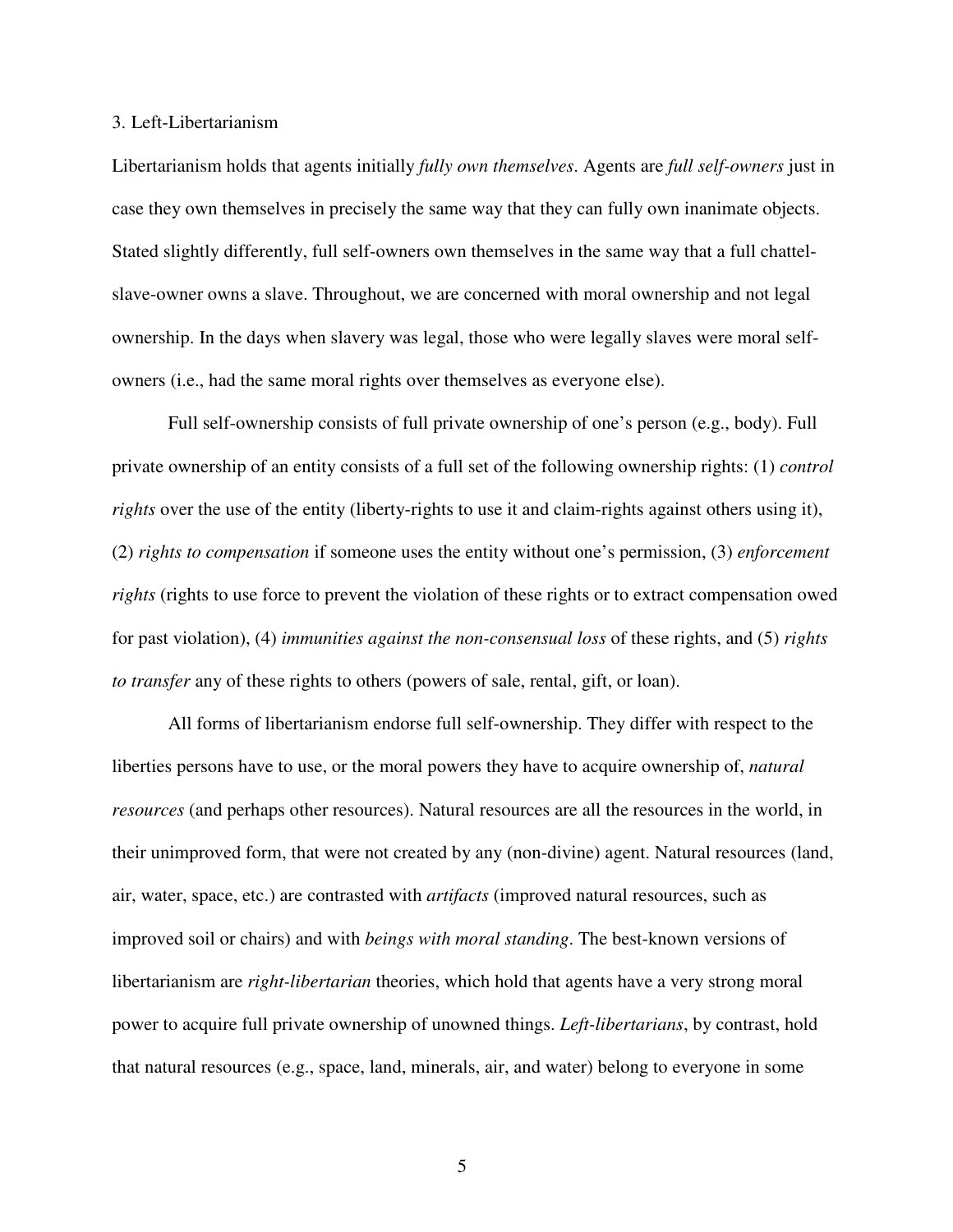egalitarian manner and thus cannot be privately appropriated without their consent or significant compensatory payment to them. $2$ 

There are many different versions of left-libertarianism, and I shall here identify just two. Like right-libertarianism, they each hold that individuals have the moral power to appropriate unowned natural resources. Unlike right-libertarianism, they hold that ownership of natural resources is always conditional upon paying rent based on the competitive value (based on supply and demand) of the rights claimed over those resources. Strictly speaking, they deny that individuals can *fully* own natural resources, since their rights over them are always conditional on the payment of the competitive rent. As long as the rent payment is made, however, individuals may have all the other rights of full ownership.

The two versions of left-libertarianism that we shall consider differ with respect to how the rent fund is to be allocated. The *equal share view* holds that everyone has a right to an equal share of the value of natural resources and thus a right to an equal share of the rent fund.<sup>3</sup> The *equal opportunity for wellbeing view* holds (roughly) that everyone has a right to whatever share of the value of natural resources—and hence of the rent fund—provides them with an equal opportunity for wellbeing (or life prospects)*.* 4 On this view, the rent fund may be divided up unequally—with more going to those who suffer from unchosen disadvantages in their genetic endowments, childhood environments, and so on.<sup>5</sup>

According to equal opportunity left-libertarianism, each individual has a duty to pay competitive rent on the rights over natural resources that she claims. Moreover, this rent must be spent so as to efficiently promote equality of opportunity for wellbeing. For simplicity, I shall assume that the rental payment is paid to the state (in the form of a tax) and that the state then uses the funds to promote equality of opportunity. (If there is no state, or if the state would not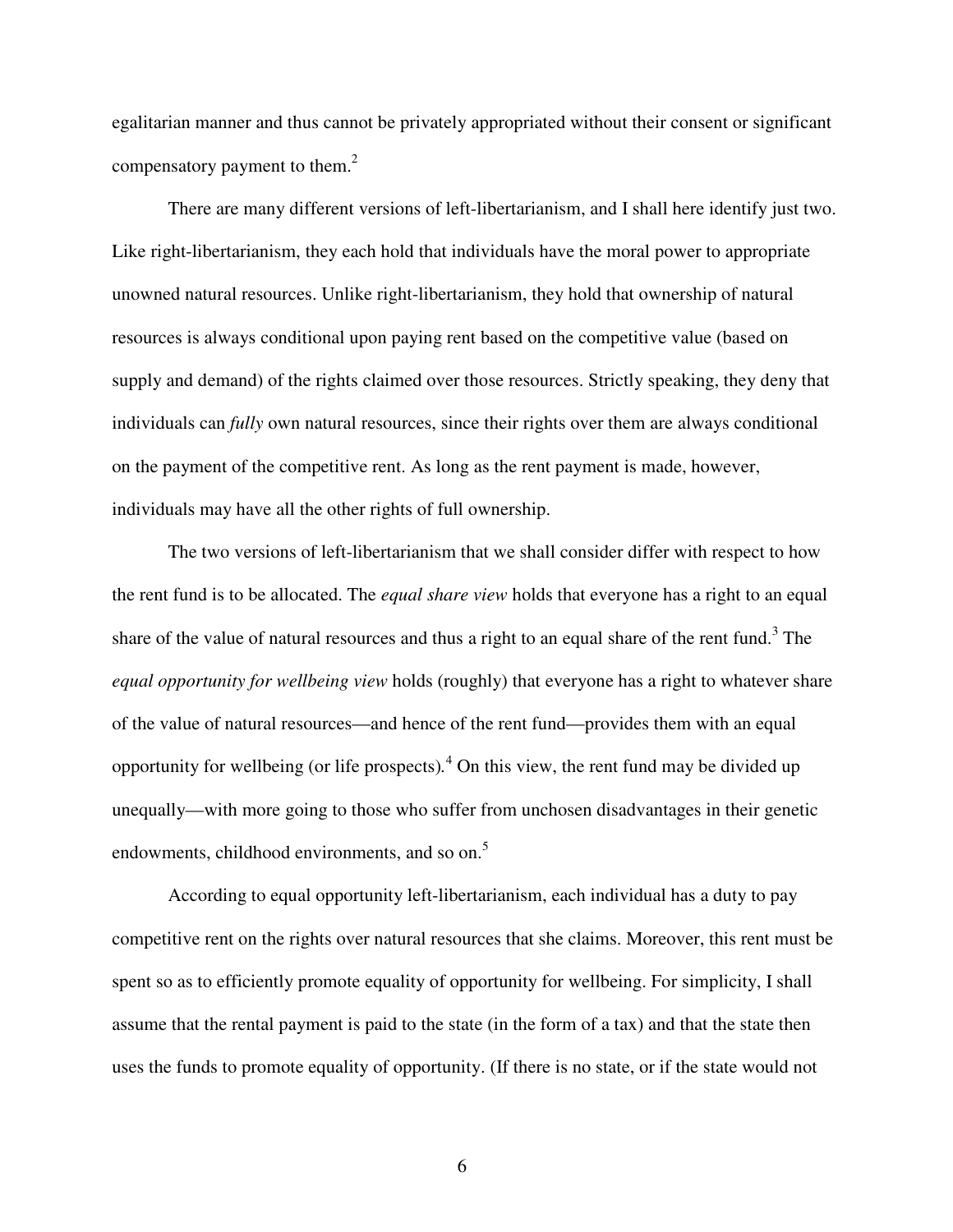distribute the funds appropriately, then the individual has a duty to distribute them directly.)

Obviously, left-libertarianism (like all other theories of justice) is a highly controversial view, but I shall not attempt to defend it here. Moreover, I shall simply assume (as I believe) that the equal opportunity for wellbeing version is a plausible version and I shall focus on it. My goal is thus quite limited. It is simply to draw out the implications of equal opportunity for wellbeing left-libertarianism for the justness of invidious discrimination and state responses thereto.

4. A Left-Libertarian Assessment of Private Discrimination and Associated State Responses I shall first argue that equal opportunity left-libertarianism does not view invidious discrimination as intrinsically unjust. I shall then argue that it views state prohibition of invidious discrimination as intrinsically unjust. Finally, I shall argue that equal opportunity leftlibertarianism holds that individuals (or the state on their behalf) often have a duty of justice to offset the negative effects of invidious discrimination by others.

An action is just if and only if it wrongs no one, that is, if and only if it violates no one's rights (where rights are broadly construed to correspond to duties owed to individuals). From the perspective of equal opportunity left-libertarianism, we thus need to ask whether invidious discrimination violates the victim's rights of self-ownership, her rights of ownership of artifacts or natural resources, or her limited right (based on amount of rent owed for natural resources) to an equal opportunity for wellbeing.

 Of course, invidious discrimination *can* violate these left-libertarian rights—as when someone murders on the basis of invidious discrimination. Our question, however, is whether invidious discrimination is *intrinsically* unjust, that is, whether it *always* violates the victim's rights.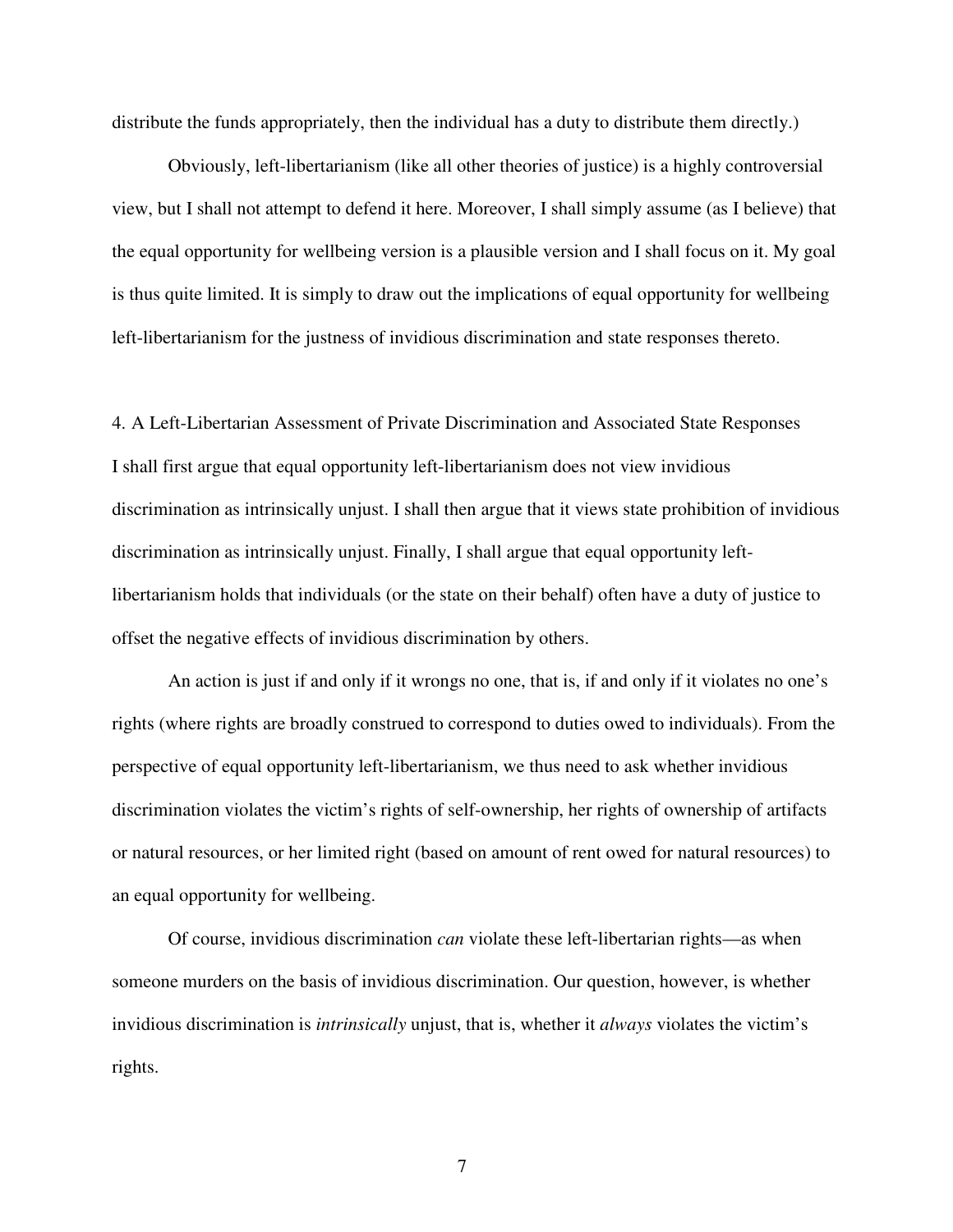Invidious discrimination need not violate the libertarian (moral) property rights of individuals (in themselves or other material things). The racist who refuses to befriend, hire, work for, buy from, or sell to the black person does not violate any of her property rights. Invidious discrimination also need not violate the victim's right to an equal opportunity for a good life. A man-hating bigot does not violate anyone's right to an equal opportunity for a good life when she invidiously discriminates against the man who is above average in his opportunities for a good life (rich, handsome, smart, happy, accomplished, loved by friends and family, etc.). Moreover, even invidious discrimination against a person with significantly below average life prospects is not always unjust. One may indeed have a duty of justice to help that person, but it need not take the form of refraining from invidious discrimination. That duty can be met, for example, by making an appropriate cash payment (or by providing other sorts of aid).

 Thus, according to equal opportunity left-libertarianism, invidious discrimination is not intrinsically unjust. Of course, it often, probably typically, is unjust. Much invidious discrimination involves personal violence, property damage, or disadvantaging without compensation those who have less than an average opportunity for a good life. The crucial point is that what makes such invidious discrimination unjust is the violation of property rights or of the (limited) right to an equal opportunity for a good life. According to equal opportunity leftlibertarianism, it is not invidious discrimination as such that is unjust.

 Moreover, equal opportunity left-libertarianism judges it unjust for the state to prohibit (or for others to forcibly prevent) invidious discrimination—except, of course, with the consent of those whose liberty is restricted. The use of force against a person to stop her from engaging in an activity that violates no one's rights violates her left-libertarian rights and is unjust. (It is unjust, for example, for the state to stop me from playing my piano quietly in the privacy of my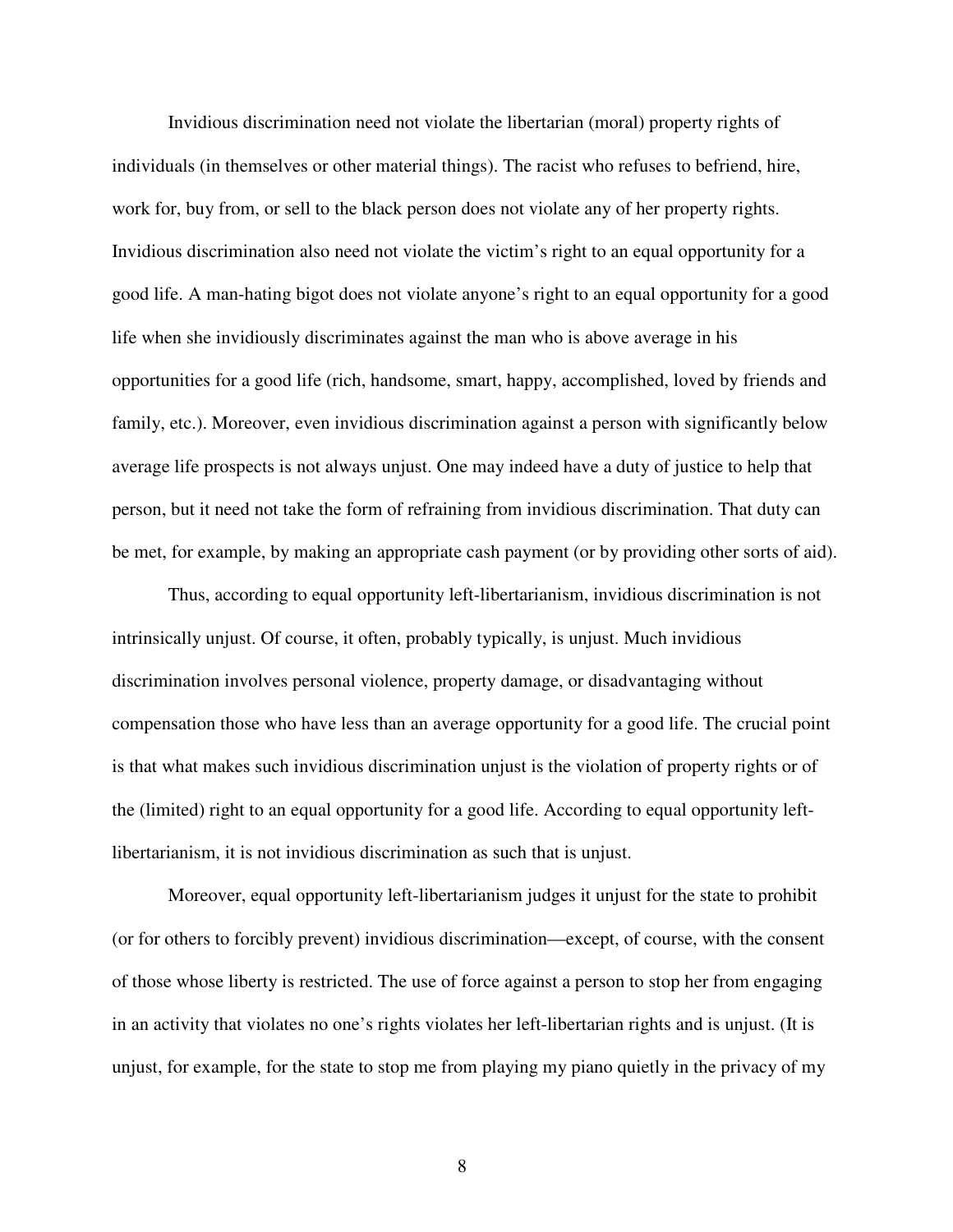home.) Likewise, the use of force to punish or extract payment for past actions that violated no one's rights is unjust. Here left-libertarianism takes a different position from standard versions of equality of opportunity egalitarianism (which do not recognize any basic libertarian property rights). These unconstrained versions of egalitarianism agree that invidious discrimination is not intrinsically unjust, but they also hold that state prohibition of invidious discrimination is not intrinsically unjust. If the consequences of the prohibition suitably promote equality of life prospects, these versions of egalitarianism will judge the prohibition just. Equal opportunity leftlibertarianism, however, holds that there are certain constraints—the libertarian rights—on how equality may permissibly be promoted. Just as equal opportunity left-libertarianism judges it unjust to promote equality by forcibly taking someone's kidney for another's benefit, it also judges it unjust to forcibly prevent someone from engaging in activities that violate no one's rights.

 Finally, although it is unjust for the state to prohibit invidious discrimination, it is also unjust for the state (and private individuals) to ignore the often systematic and very significant negative effects of invidious discrimination. Such discrimination is a major source of inequality in life prospects, and the state (on behalf of the citizens) has a duty of justice to promote equality of opportunity for a good life to the extent feasible with the natural resource rent fund. All else being equal, this will require giving extra resources (money, education, or other opportunities) to those who have suffered from invidious discrimination. Of course, there are other sources of poor life prospects—such as genetic endowments, financial endowments from gifts and bequests, childhood environment, and so on. Those who suffer from invidious discrimination, but benefit from other brute luck advantages, may already have above average life prospects and thus may be owed no help.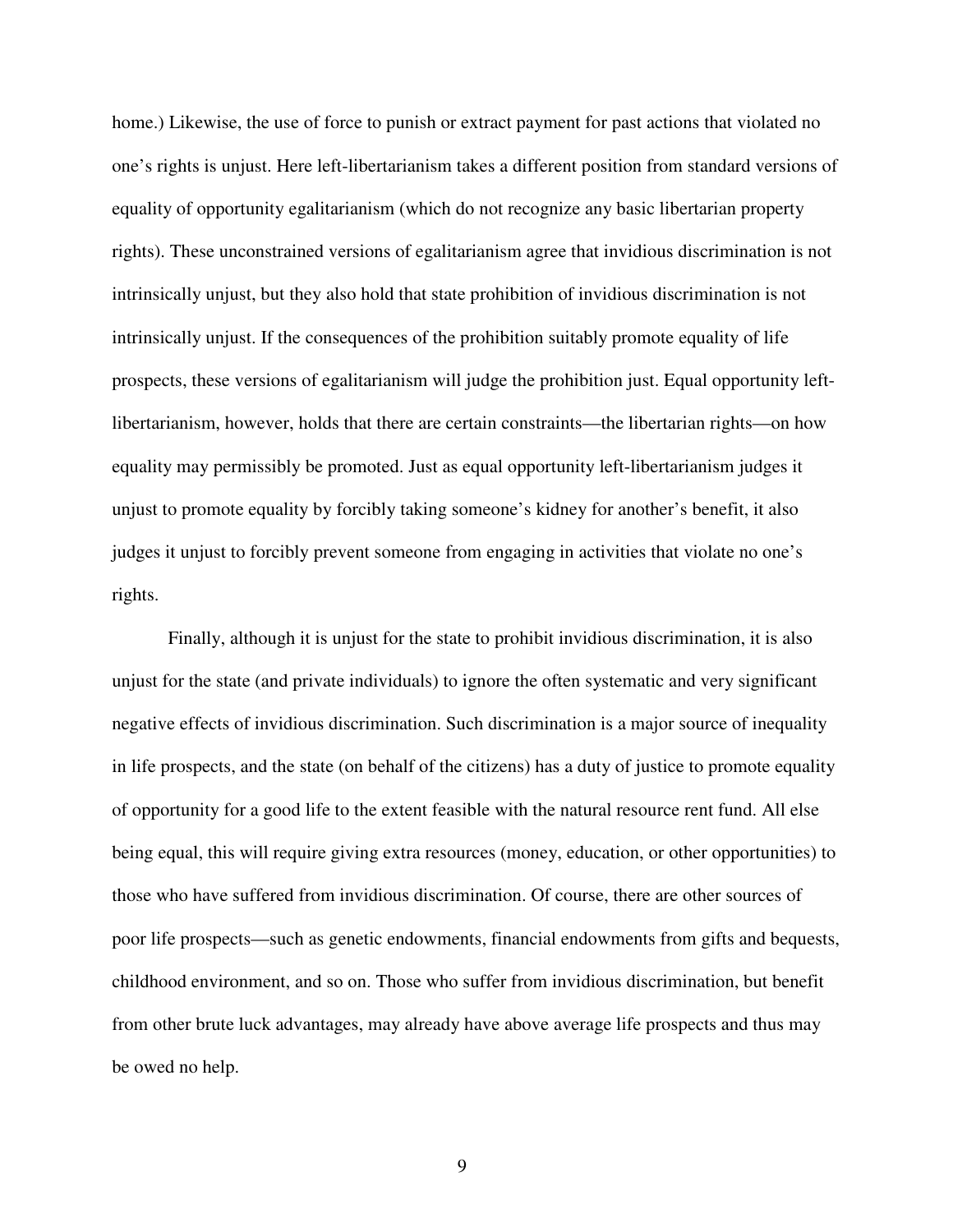Finally, the left-libertarian duty to promote equality of opportunity for a good life is a duty to promote *long-run* equality and to do so *efficiently* with the rent fund. It does not focus solely on present or immediate inequalities of opportunities; it also is concerned with reducing *future* inequalities. Thus, where it is an efficient way of promoting long-run equality (as I believe it typically will be), the state has a duty of justice to use education and incentives to reduce future invidious discrimination.

 It should be noted, however, that, because equal opportunity left-libertarianism recognizes only a *limited* duty—based on the amount of rent that one owes for ownership of natural resources—to promote equality of opportunity, it allows that justice may not require perfect equality. In particular, it does not guarantee that those who suffer the negative effects of invidious discrimination will be fully compensated, nor that the state will minimize future invidious discrimination. Those who favor a stronger equality requirement (e.g., maximizing egalitarians) will, of course, find this feature objectionable. The issue here concerns how demanding the requirements of justice are (e.g., how much freedom they leave us to pursue our own projects). I would argue that the demands of equality are strong but not all encompassing in the sense that there is some kind of limitation on the duty to promote equality. It is, however, beyond the scope of this paper to undertake this defense or to defend the specific left-libertarian limitation that I have invoked. My goal is simply to work on the implications of this view for invidious discrimination.

### 5. Objections

Obviously, there are many aspects of equal opportunity left-libertarianism that can be challenged. One could challenge the libertarian claim that individuals have property rights (in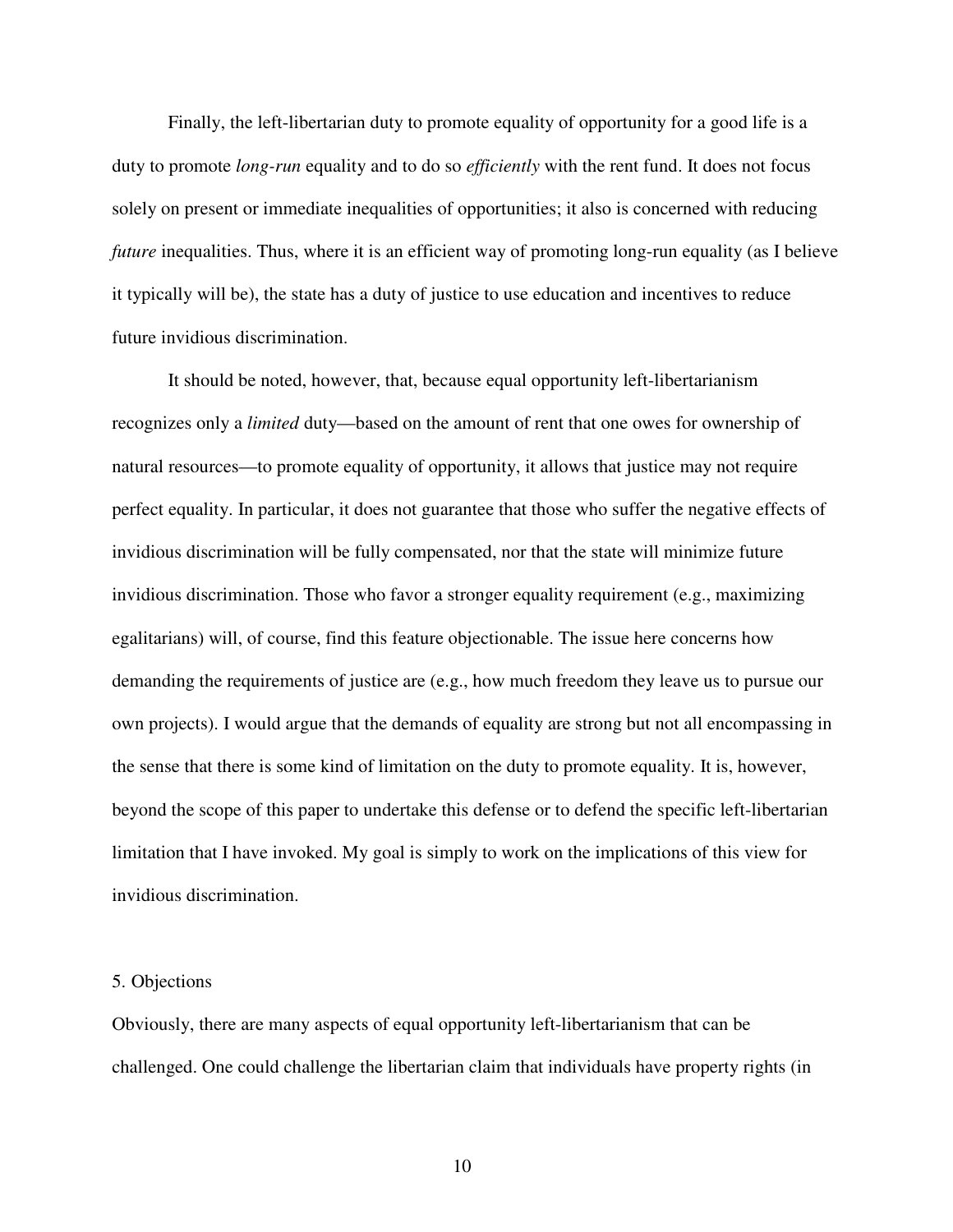themselves and in external things) that ensure the injustice of state prohibitions of invidious discrimination. One could also challenge the egalitarian claim that individuals—and the state on their behalf—have a duty to compensate and reduce future instances of invidious discrimination that disadvantage those with less than average life prospects. Here, however, I shall limit myself to challenges directly relevant to the claim that invidious discrimination in not intrinsically unjust.<sup>6</sup> The crucial challenge is the claim that individuals have rights that  $(1)$  are not recognized by equal opportunity left-libertarianism, and (2) are always violated by invidious discrimination. If this is correct, then invidious discrimination is intrinsically unjust.

 One might claim that individuals have a right not to be treated on the basis of characteristics for which they are not responsible. This is clearly mistaken. It entails that it is unjust to make choices in romantic or sexual partners on the basis of the sex of individuals. Alternatively, one might claim that individuals have a right to be treated on the basis of their earned desert. This too can't be right. I may be a far more deserving person than Slick, and I may even be far more deserving than he of Agatha's love and companionship (e.g., because of my feeling for and attentions to her). That, however, does not give me a right to her love or companionship. I am not wronged if she gives me no attention whatsoever.<sup>7</sup>

 Of course, it may be objected that the above examples fail to taken into account that invidious discrimination is often systematic in society with profound effects on life prospects. It is one thing for one person to be denied the love of another; it is quite another for a black person to be systematically denied jobs, housing, and so on. I fully agree. The relevant point, however, is that some individuals are suffering significant disadvantages in life prospects. That is what is problematic. If invidious discrimination were widespread and systematic but resulted in equal life prospects (e.g., everyone has otherwise equal life prospects and everyone is equally subject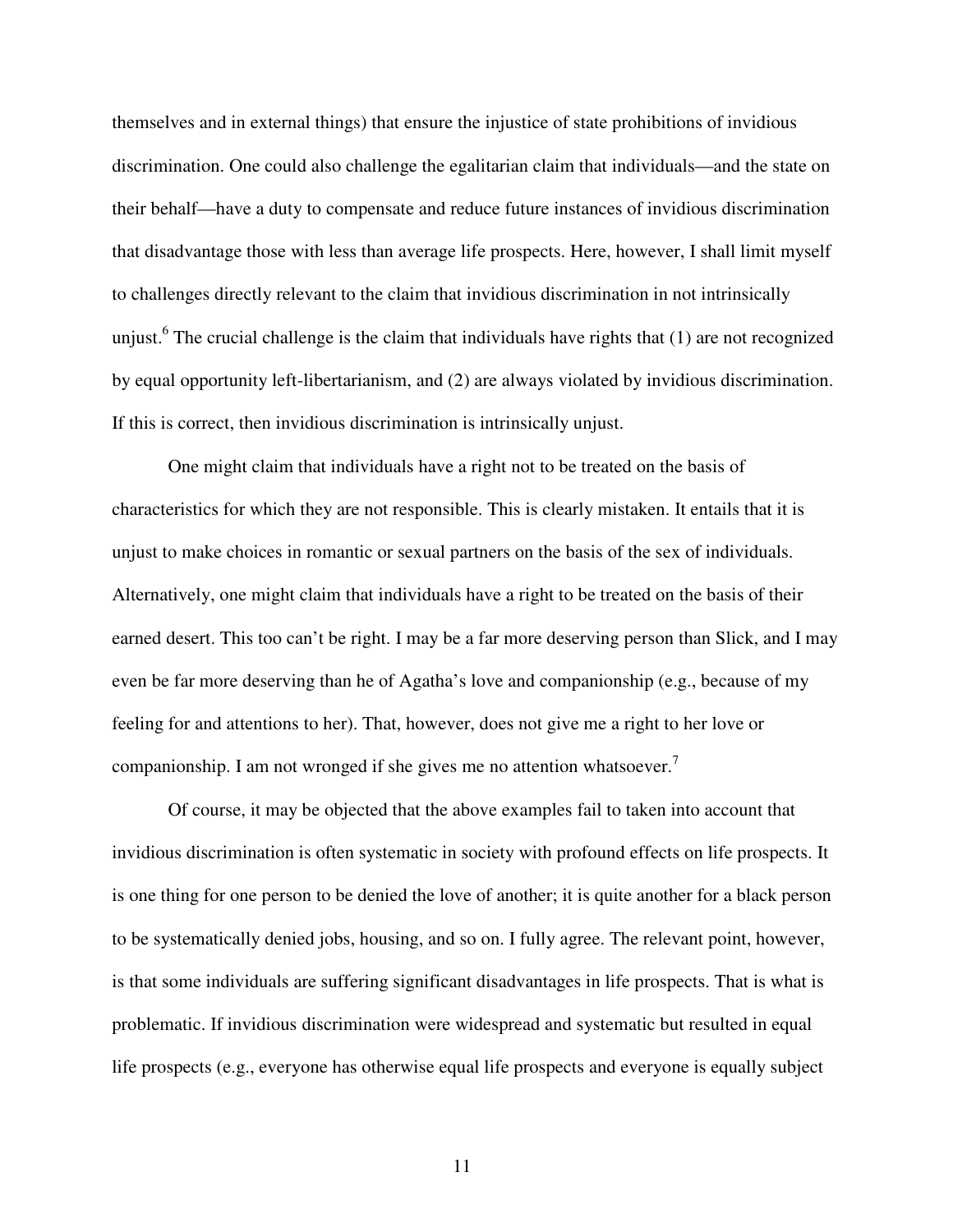to the effects of invidious discrimination), it would not be so disturbing. (Of course, it might still typically be problematic for efficiency reasons—since false beliefs and hatred preclude various forms of cooperation. Thus, there may typically be an egalitarian duty to reduce invidious discrimination through education, incentives, and other admissible means.)

 There is, of course, a strand of egalitarian thinking that challenges this emphasis on overall life prospects. It claims that (1) it is only certain *basic* goods that must equalized, (2) these basic goods include the good of full recognition of one's moral worth or status, and (3) for these basic goods, *each* good must be equally present (it is not sufficient for the total package of such goods to be equal). Here, I shall not worry about what determines whether a good is basic (although this is an important problem) and I shall simply assume that full recognition of one's moral status is such a good.

The claim that only basic goods need to be equalized is highly dubious. Even if certain goods are basic and more important than other goods, there is little reason to exclude the others from the purview of the egalitarian requirement. At least sometimes, increasing enough nonbasic goods is more important for an individual than increasing some basic good. Still, let us grant this assumption for the sake of argument.<sup>8</sup>

 Suppose, then, that only basic goods need be equalized and that full recognition of one's moral status is a basic good. This is still not sufficient to judge invidious discrimination unjust. Recall that invidious discrimination against a person consists of treating her less favorably because of some feature one believes her to have, where (1) the person is not morally or prudentially responsible for having the feature in question, and (2) the treatment is based on (a) a mistaken belief in the moral inferiority of those having the feature, (b) a significantly mistaken empirical belief about people having the feature, or (c) hatred of those having the feature. Thus,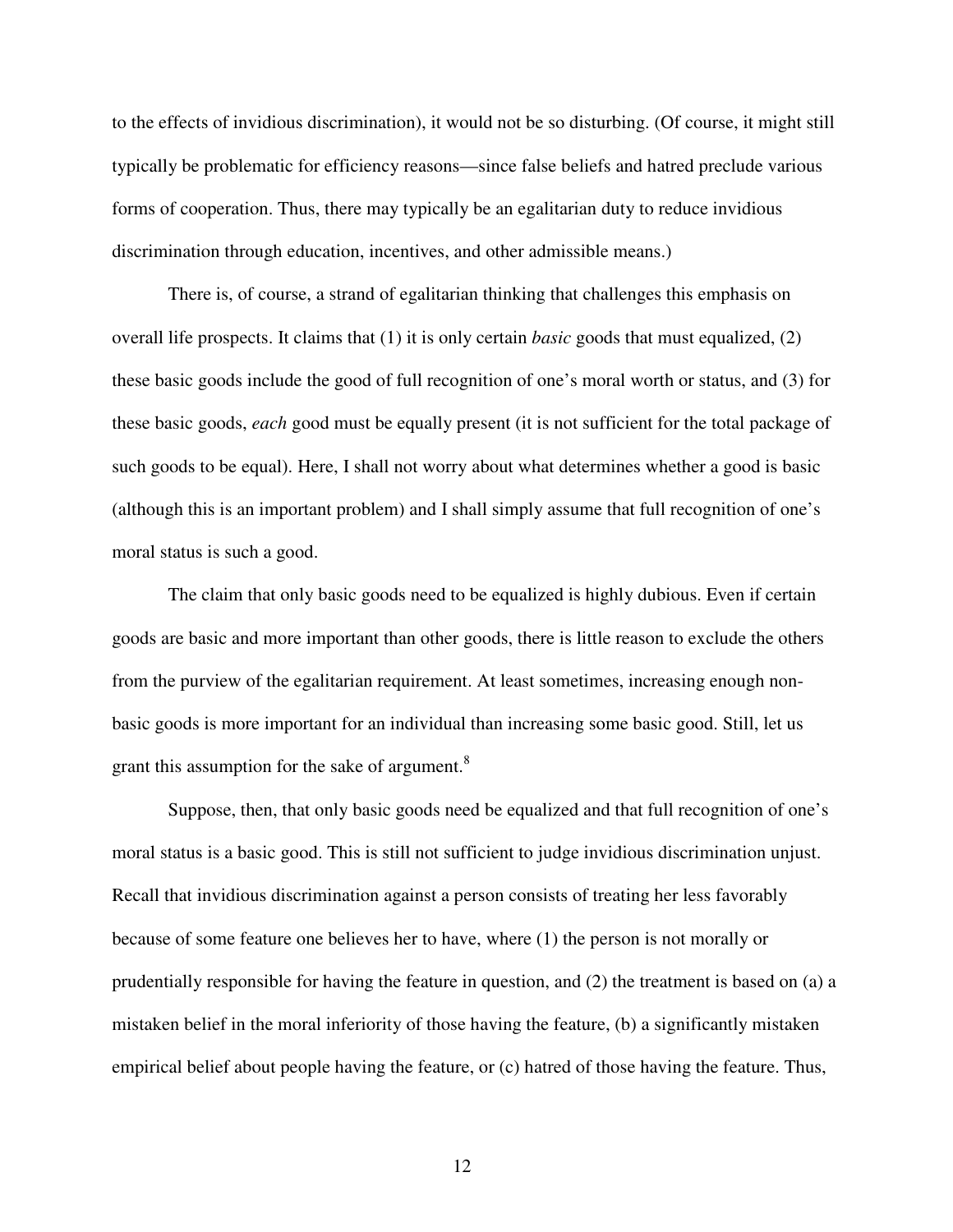invidious discrimination (as I have defined it) need not involve failure to fully recognize the moral status of the victim. One can invidiously discriminate on the basis of a false empirical belief or hatred while fully recognizing the moral status of the victim. One could, for example, fully believe that women have equal moral status with men, but falsely believe that they are incapable of being effective CEOs.

 Let us therefore restrict our attention to *disrespectful discrimination*, which is invidious discrimination based on a mistaken belief in the moral inferiority of those having the relevant feature (and thus a failure to fully recognize their moral status). <sup>9</sup> Even if equality is only concerned with basic goods, of which full recognition of moral status is one, it doesn't follow that disrespectful discrimination is intrinsically unjust. After all, some other basic goods might offset the negative effects of the discrimination. The victim of disrespectful discrimination, that is, need not be below average with respect to the overall value of basic goods. He might be rich, handsome, loved, happy, and so on.

To this, a basic goods egalitarian might reply (as indicated above) that *each* basic good must be equalized. It is not enough to equalize the overall package of basic goods. It is quite mysterious, however, why one should suppose this. From the victim's perspective, basic goods can, at least normally, be traded off. For example, most people would prefer to experience a small increase in disrespectful discrimination conjoined with a major increase in other basic goods (e.g., health) to no change in either. Even if one focuses only on basic goods, it is the value to the individual of the *overall* bundle of basic goods that matters. Individual basic goods should not be fetishized.

Even if we grant that each basic good must be equalized, it still doesn't follow that disrespectful discrimination is intrinsically unjust. Under some (rare!) circumstances, engaging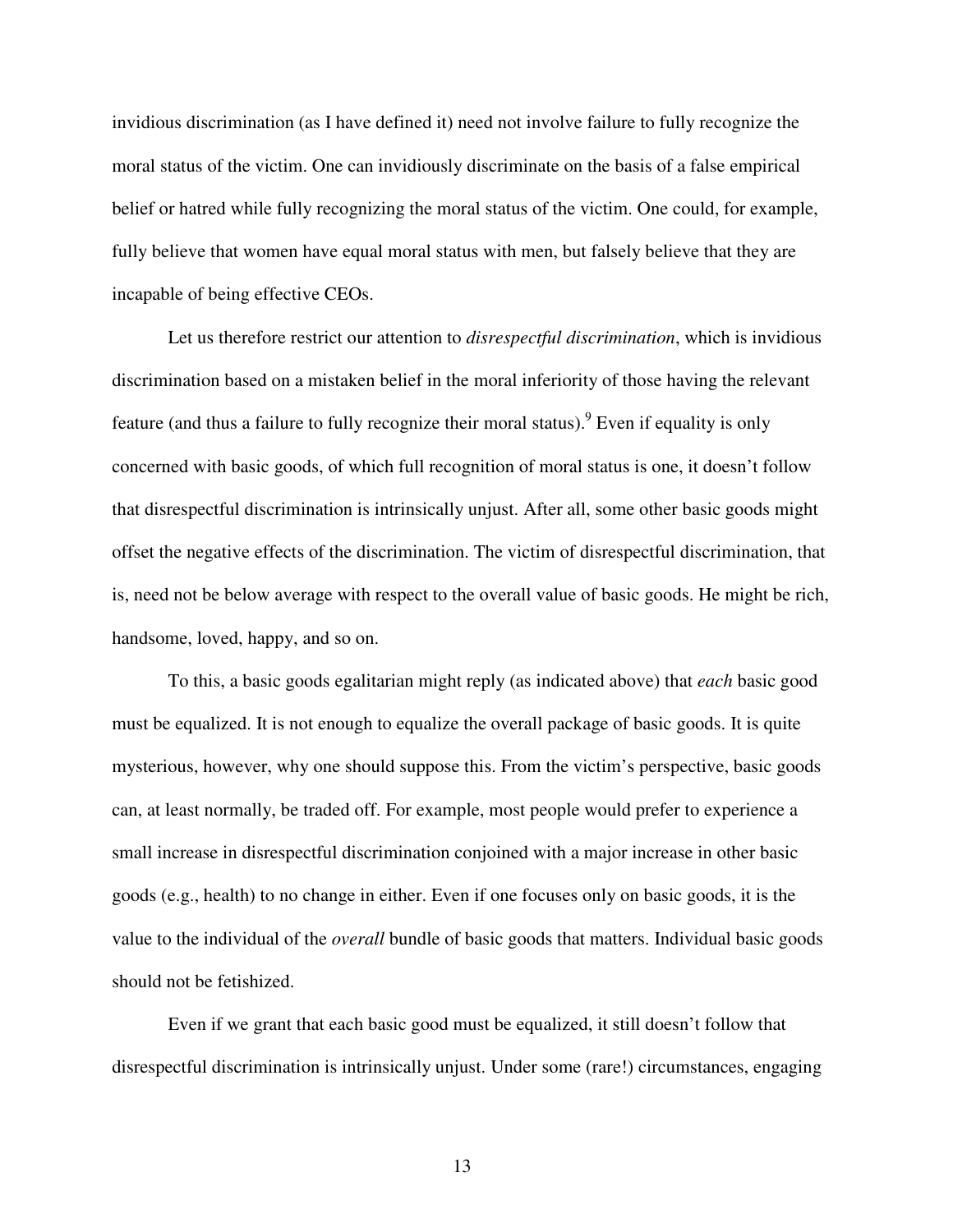in disrespectful discrimination may be the most effective means of reducing the future harmful effects of disrespectful discrimination (or other basic goods). For example, perhaps sometimes the misogynist's disrespectful discrimination against a racist white woman (by refusing her a job, say) will make her less inclined to disrespectfully discriminate against African Americans. The intrinsic injustice of disrespectful discrimination follows (not surprisingly!) only if there is a deontological restriction against (avoidably) failing to equalize each basic good. Whether there is any such restriction is, of course, the crux of the matter. I shall not attempt to systematically argue against this view. I merely note that it seems quite implausible. Our concern should be with giving people equal life prospects. We should be concerned with the net effect of *all* goods—and not rule out any non-basic goods or insist on equalizing each good. We should take a consequentialist perspective that favors promoting long-run equality of life prospects and not a deontological perspective that requires us to provide equality now independently of later effects. Or so I would argue.<sup>10</sup>

 In sum, I have argued that individuals do not have a right not to be discriminated against on the basis of characteristics for which they are not responsible nor a right to be treated on the basis of their desert. I have also argued that, even if a right to equality of each basic good (on some criterion) and full recognition of one's moral status is a basic good, it does not follow that invidious (or even disrespectful) discrimination is unjust. Of course, there may be other rights that establish the injustice of invidious discrimination, but I know of no promising ones. I therefore provisionally conclude that the equal opportunity left-libertarian account of private discrimination is correct.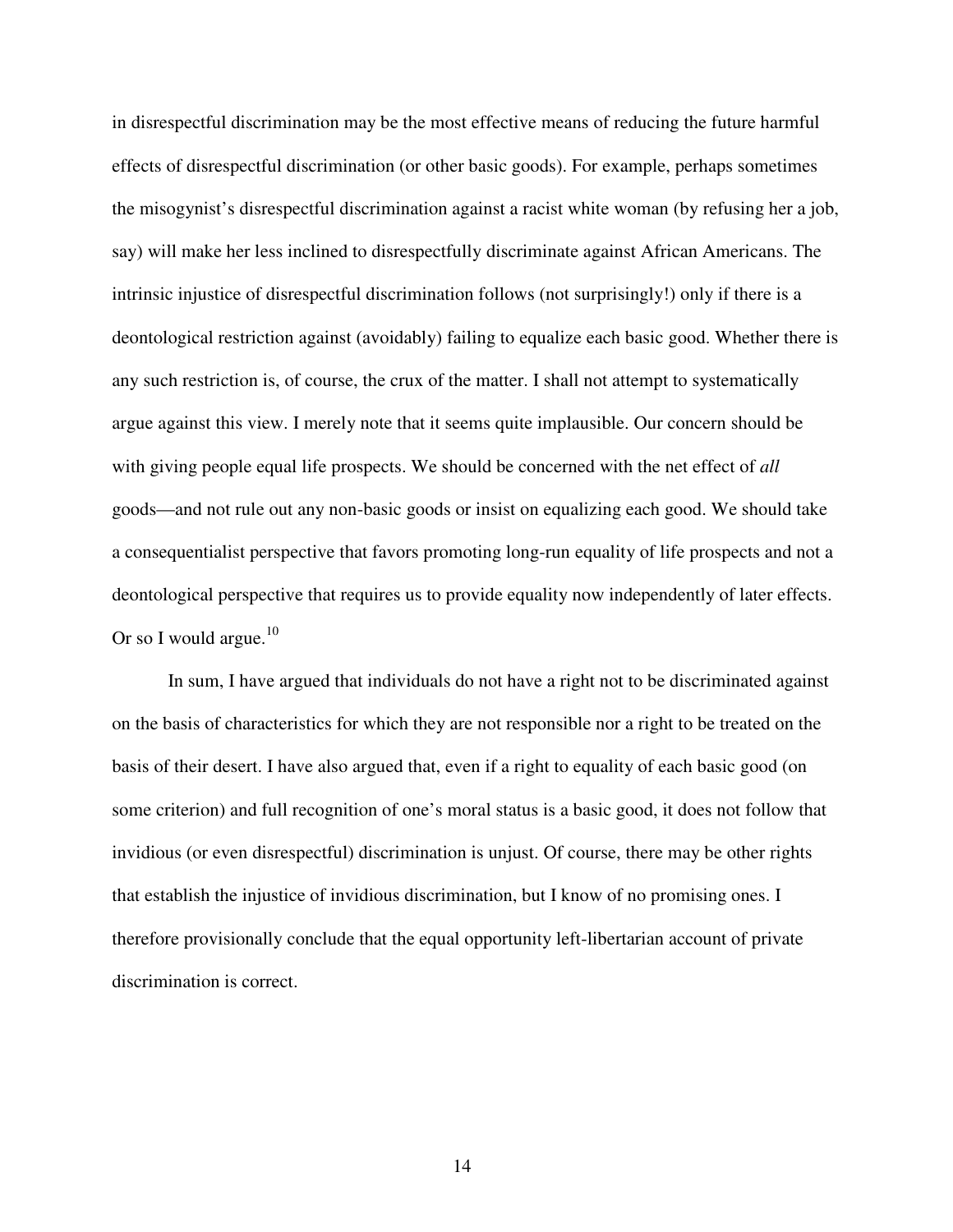### 6. Conclusion

At the level of personal ideals, I find invidious discrimination despicable and deeply troubling. At the level of moral ideals (setting aside some general concerns I have about how much content there is to the notion of moral goodness), it is morally undesirable. If there are any impersonal wrongs (and I deny that there are any), invidious discrimination may be among them. My focus, however, has been on the justice of invidious discrimination, that is, on the question of whether it wrongs anyone.

I have assumed—without defense—equal opportunity left-libertarianism and worked out its implications for invidious discrimination. Like consequentialist egalitarianism, it sees no intrinsic injustice in invidious discrimination. Such discrimination often deprives individuals of their fair share of life prospects, and, when it does, it is unjust. It is not, however, unjust when it does not. Like right-libertarianism, but unlike consequentialist egalitarianism, equal opportunity left-libertarianism judges it unjust to forcibly prevent, punish, or extract compensation from, a person who is committing no injustice. It thus judges it unjust for the state to prohibit invidious discrimination. Finally, like consequentialist egalitarianism, but unlike right-libertarianism, equal opportunity left-libertarianism judges that individuals—and on their behalf, the state—have a duty of justice to promote equality of opportunity. Very often, but not always, this will take the form of compensating victims of invidious discrimination or taking steps through education and incentives to reduce its occurrence.

 Obviously, the ultimate importance of these observations depends on the plausibility of equal opportunity left-libertarianism. All I have done here is to help clarify the implications of this position and offered a limited defense of its implications on the topic of private discrimination. $11$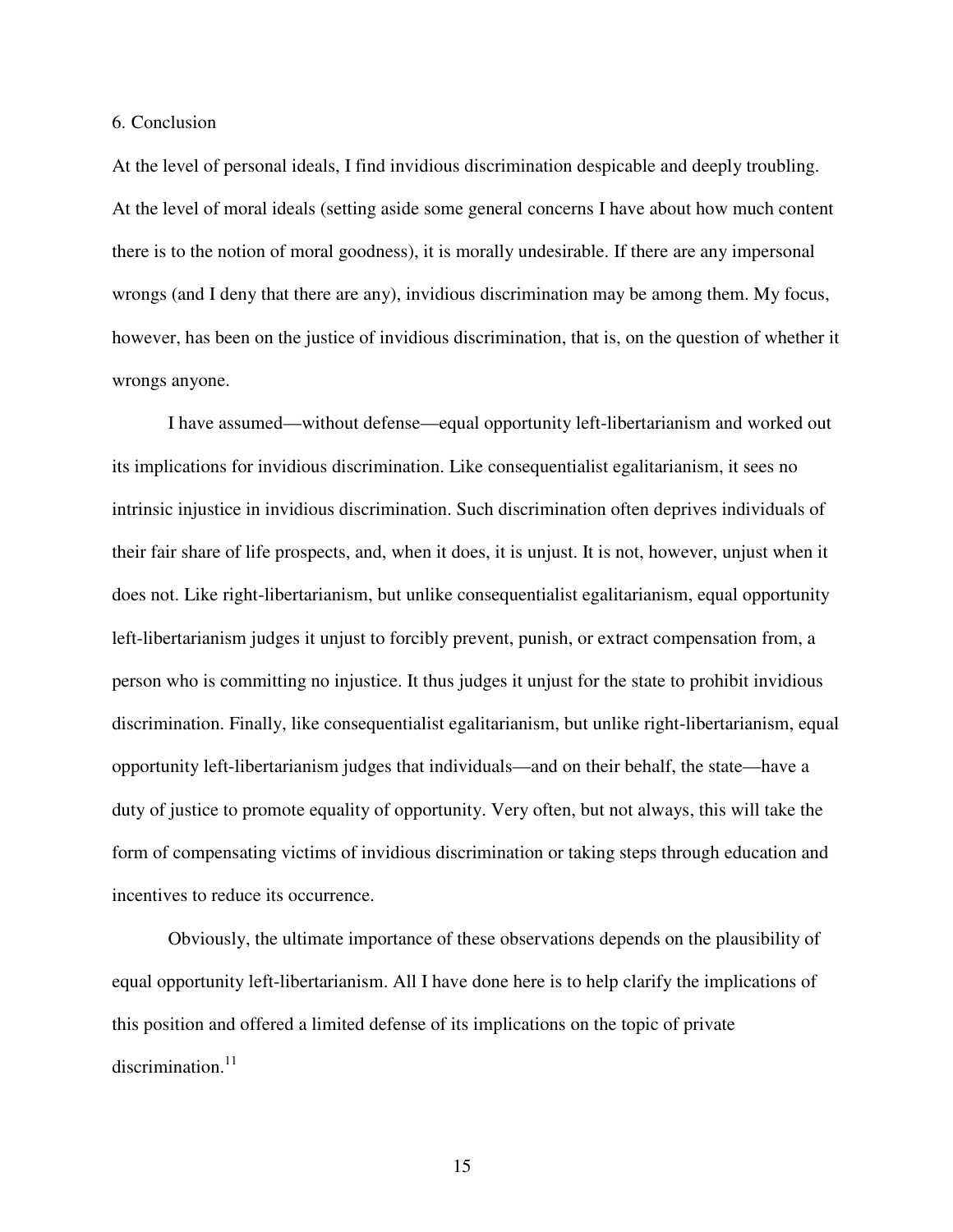#### Bibliography

Alexander, Larry, 1992. "What Makes Wrongful Discrimination Wrong? Biases, Preferences, Stereotypes, and Proxies," *University of Pennsylvania Law Review* 141, pp. 149-219.

Anderson, Elizabeth, 1999. "What Is the Point of Equality?", *Ethics* 109, pp. 287-337.

- Arneson, Richard, 2000. "Disability, Discrimination, and Priority," in *Americans with Disabilities: Exploring Implications of the Law for Individuals and Institutions*, edited by Leslie Pickering Francis and Anita Silvers (New York: Routledge).
- Arneson, Richard, 1999. Against Rawlsian Equality of Opportunity," *Philosophical Studies* 93: 77-112.
- Cavanagh, Matt, 2002. *Against Equality of Opportunity*, Oxford: Oxford University Press
- Fried, Barbara, (2004). "Left-Libertarianism: A Review Essay", *Philosophy and Public Affairs*  32: 66-92
- Narveson, Jan, 1987. "Have We a Right to Nondiscrimination?" in Jan Narveson, *Respecting Persons in Theory and Practice* (New York: Rowman & Littlefield, 2002).

Otsuka, Michael, 2003. *Libertarianism without Inequality* (Oxford: Clarendon Press).

Singer, Peter, 1978. "Is Racial Discrimination Arbitrary?", *Philosophia* 8: 185-203.

Steiner, Hillel, 1994. *An Essay on Rights* (Cambridge, MA: Blackwell Publishing.

- Vallentyne, Peter, 2002. "Brute Luck, Option Luck, and Equality of Initial Opportunities," *Ethics* 112: 529-557.
- Vallentyne, Peter (2005). "Capabilities vs. Opportunities for Well-being", *Journal of Political Philosophy* 13: 359-371. Reprinted in *Capabilities Equality: Basic Issues and Problems*, edited by Alexander Kaufman (New York: Routledge, 2006), pp. 79-92.

Vallentyne, Peter and Hillel Steiner, eds. (2000a). *The Origins of Left Libertarianism: An*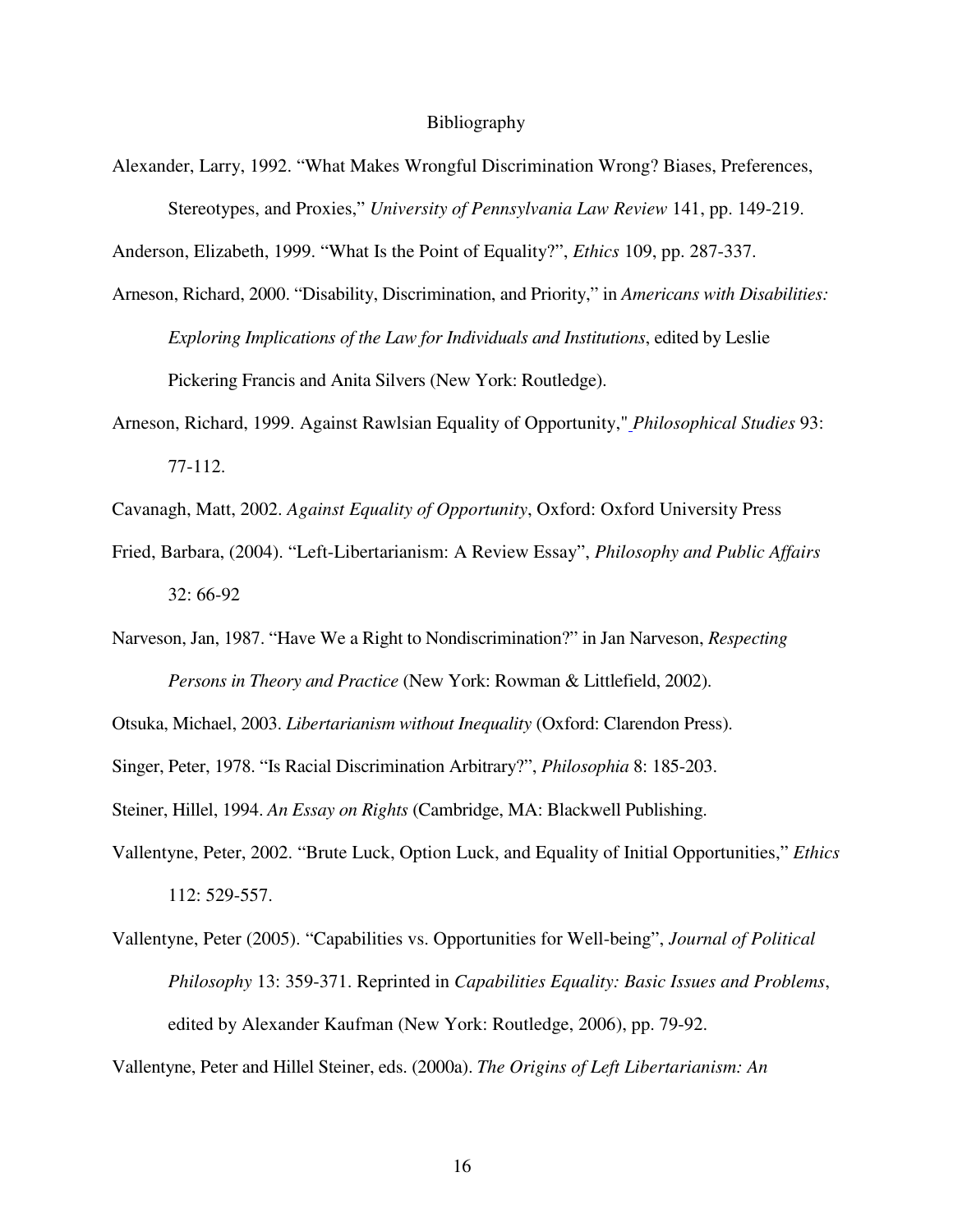*Anthology of Historical Writings* (New York: Palgrave Publishers Ltd.).

Vallentyne, Peter and Hillel Steiner, eds. (2000b). *Left Libertarianism and Its Critics: The Contemporary Debate* (New York: Palgrave Publishers Ltd.).

Vallentyne, Peter, Hillel Steiner, and Michael Otsuka (2005). "Why Left-Libertarianism Isn't Incoherent, Indeterminate, or Irrelevant: A Reply to Fried", *Philosophy and Public Affairs* 33: 201-15.

<sup>1</sup> For useful discussions of discrimination, see Singer (1978), Narveson (1987), Alexander (1992), Arneson (1999, 2000), and Cavanagh (2002).

 $2^2$  For more on left-libertarianism generally, see Vallentyne and Steiner (2000a, 2000b). For a critical assessment of left-libertarianism, see Fried (2004) and Vallentyne, Steiner, and Otsuka (2005).

 $3$  See, for example, Steiner (1994).

 $\overline{a}$ 

 $4$  See, for example, Otsuka (2003). The version that I invoke here, however, differs in some ways from his view, but those differences are not essential for present purposes.

 $<sup>5</sup>$  For simplicity, here I ignore the difference between equality of opportunity for wellbeing</sup> (which is not sensitive to later brute luck) and equality of brute luck wellbeing. For further discussion, see Vallentyne (2002).

 $6$  For criticisms of both libertarianism and egalitarianism on the topic of discrimination, see Cavanagh (2002).

 $7$  For further criticism of these views, see Cavanagh (2002).

<sup>8</sup> For discussion of related issues, see Vallentyne (2005).

 $9$  For a defense of the wrongness of disrespectful (or contemptuous) discrimination, see